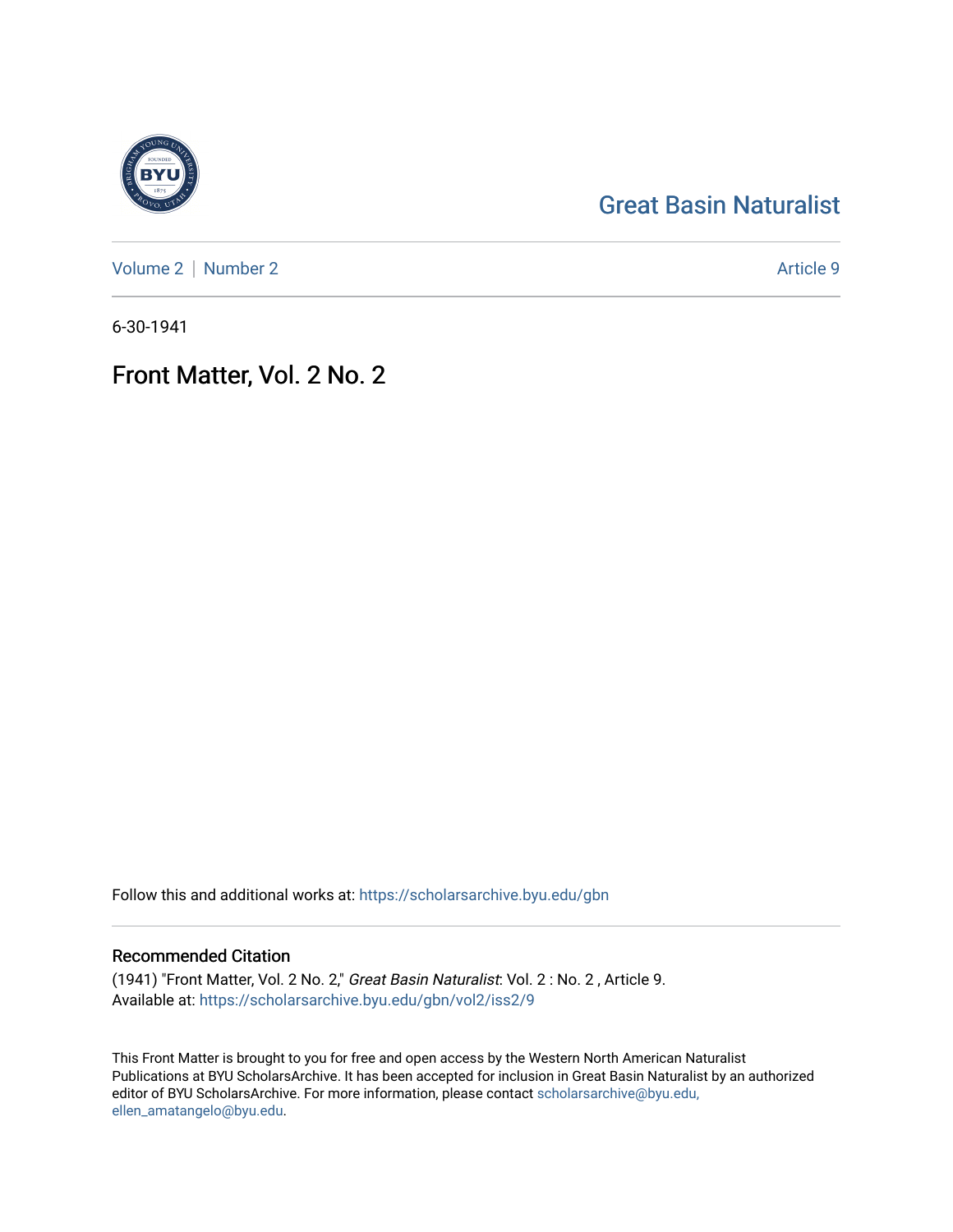# The Great Basin Naturalist

#### June 30, 1941

TABLE OF CONTENTS



| Some Nematodes of the Family Tylenchidae Which Do Not Pos-<br>sess a Valvular Median Esophageal Bulb, Gerald Thorne. | 37  |  |
|----------------------------------------------------------------------------------------------------------------------|-----|--|
| Lesser Yellow Legs, New Record for Washington County, Utah                                                           | 86  |  |
| The Reptiles and Amphibians of Idaho No. I, Wilmer W. Tanner                                                         | 87  |  |
| Gull Banding Notes at Utah Lake 98                                                                                   |     |  |
| New Species of Coleoptera from Utah, Harry P. Chandler                                                               | -99 |  |
| Painted Lady Butterfly in Migration 104                                                                              |     |  |
| Three New Mammals (Microtus and Ochotona) from Utah,<br>E. R. Hall and C. L. Hayward 105                             |     |  |



Published at Provo, Utah, by the Department of Zoology and Entomology of Brigham Young University